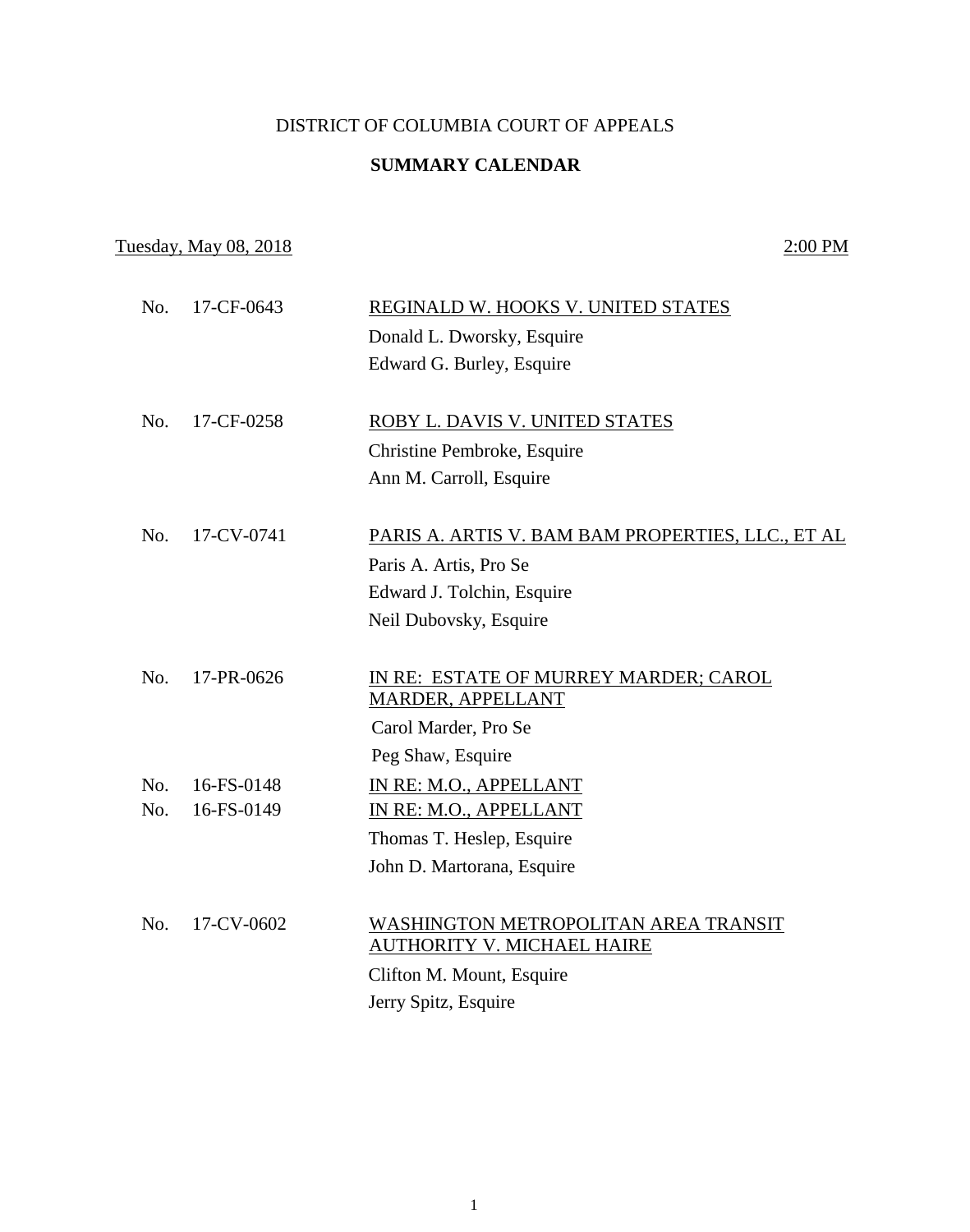### Thursday, May 10, 2018 2:00 PM

|     |                        | Mindy A. Daniels, Esquire<br>Daniel J. Lenerz, Esquire                                                                          |
|-----|------------------------|---------------------------------------------------------------------------------------------------------------------------------|
| No. | 16-CO-1265             | LUCILLE E. EMILY V. UNITED STATES<br>Nicholas Elton, Esquire<br>James A. Ewing, Esquire                                         |
| No. | 17-CF-0304             | TIMOTHY L. PRIVOTT V. UNITED STATES<br>Cecily Baskir, Esquire<br>Nurudeen O. Elias, Esquire                                     |
| No. | 17-CV-0246             | BELYNDA ROEBUCK V. DISTRICT OF COLUMBIA<br><b>OFFICE ON AGING</b><br>Robert B. Fitzpatrick, Esquire<br>Lucy E. Pittman, Esquire |
| No. | 17-CV-0681             | MARGARET WILLIAMS, ET AL V. JAMES C. KENNEDY,<br>ETAL<br>Charles F. Gormly, Esquire<br>Dorene Haney, Esquire                    |
| No. | 17-CV-0928             | SHONTA ROBERTS V. DISTRICT OF COLUMBIA, ET AL<br>Tony Graham, Sr., Esquire<br>Paul Iyob, Esquire                                |
|     | Thursday, May 17, 2018 | 2:00 PM                                                                                                                         |
| No. | 16-CO-0987             | JAMES MORRIS, JR. V. UNITED STATES<br>Sean R. Day, Esquire<br>Sharon A. Sprague, Esquire                                        |

No. 17-CF-0106 PAUL MICKENS V. UNITED STATES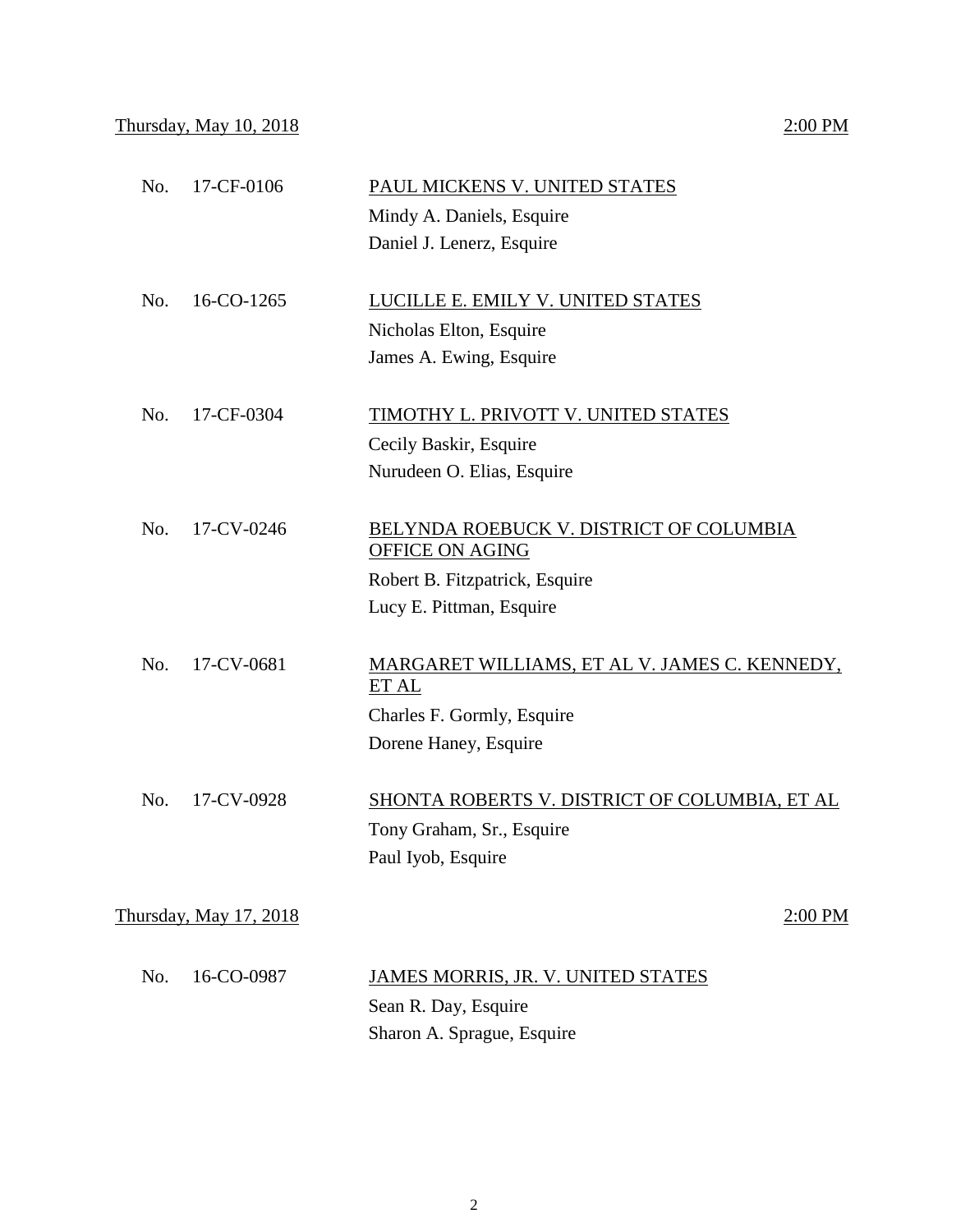| No. | 17-CF-0407                   | KENNETH COLLINS V. UNITED STATES                                             |  |
|-----|------------------------------|------------------------------------------------------------------------------|--|
|     |                              | Donald L. Dworsky, Esquire                                                   |  |
|     |                              | Eric Hansford, Esquire                                                       |  |
| No. | 17-CV-0452                   | JANE WILSON V. DISTRICT HOSPITAL PARTNER, LP                                 |  |
|     |                              | Gregory L. Lattimer, Esquire                                                 |  |
|     |                              | Thomas V. Monahan, Jr., Esquire                                              |  |
| No. | 17-CV-0652                   | TONI WASHINGTON V. MARBURY PLAZA<br><b>APARTMENTS</b>                        |  |
|     |                              | Toni Washington, Pro Se                                                      |  |
|     |                              | E.L. Pugh, Esquire                                                           |  |
| No. | 17-AA-0866                   | FRANKIE L. STEWART V. D.C. DEPARTMENT OF<br><b>EMPLOYMENT SERVICES</b>       |  |
|     |                              | Krista N. DeSmyter, Esquire                                                  |  |
|     |                              | Michael E. Ollen, Esquire                                                    |  |
| No. | 17-AA-0797                   | JOHNNIE L. WILLIAMS, JR. V. D.C. DEPARTMENT OF<br><b>EMPLOYMENT SERVICES</b> |  |
|     |                              | David M. Snyder, Esquire                                                     |  |
|     |                              | Angela G. Kozlowski, Esquire                                                 |  |
|     | <u>Tuesday, May 22, 2018</u> | $2:00$ PM                                                                    |  |
| No. | 17-CM-0900                   | WILLIAM STALLWORTH V. UNITED STATES                                          |  |
|     |                              | Christine Pembroke, Esquire                                                  |  |
|     |                              | Patricia A. Heffernan, Esquire                                               |  |
| No. | 17-CO-0765                   | ELLSWORTH W. COLBERT V. UNITED STATES                                        |  |
|     |                              | David H. Reiter, Esquire                                                     |  |
|     |                              | Patricia A. Heffernan, Esquire                                               |  |
|     |                              |                                                                              |  |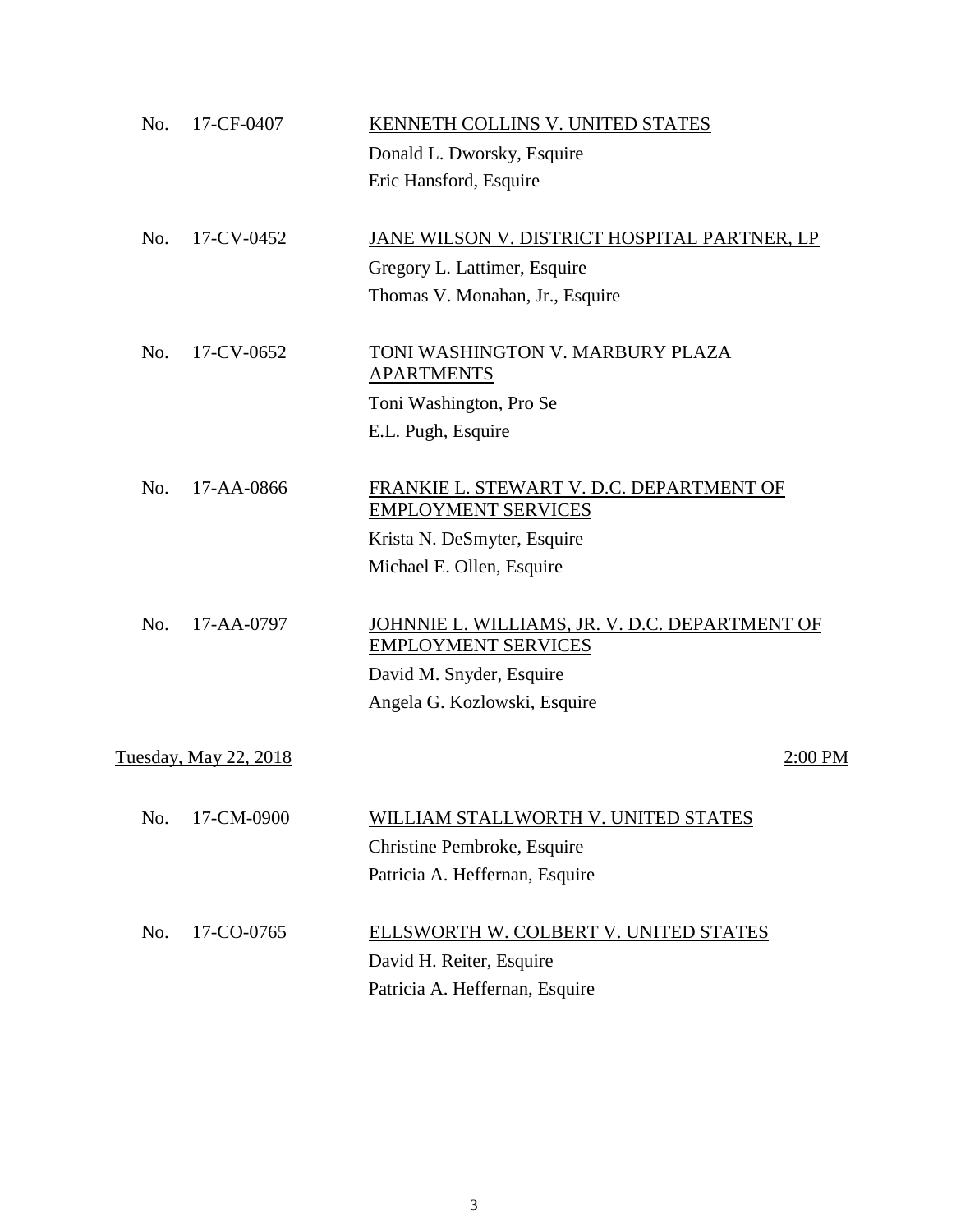| No. | 17-CM-0583              | ISHMAEL BENJAMIN ANDREWS V. UNITED STATES                                |         |
|-----|-------------------------|--------------------------------------------------------------------------|---------|
|     |                         | Ian A. Williams, Esquire                                                 |         |
|     |                         | Sumit Mallick, Esquire                                                   |         |
|     |                         |                                                                          |         |
| No. | 16-PR-0173              | IN RE: ESTATE OF MICHAEL D. SIMMS; MARSA                                 |         |
| No. | 17-PR-0117              | <b>BULLOCK, APPELLANT</b>                                                |         |
|     |                         | IN RE: ESTATE OF MICHAEL D. SIMMS; MARSA D.<br><b>BULLOCK, APPELLANT</b> |         |
|     |                         | Marsa Bullock, Pro Se                                                    |         |
|     |                         | Denise T. McCoy, Pro Se                                                  |         |
|     |                         | Richard D. Simms, Pro Se                                                 |         |
|     |                         |                                                                          |         |
| No. | 17-PR-0071              | IN RE: DARNELL LEWIS; RICHARD J. TAPPAN,                                 |         |
|     |                         | <b>ESQUIRE, APPELLANT</b>                                                |         |
| No. | 17-PR-0072              | IN RE: JEFFREY DIXON; RICHARD J. TAPPAN,<br><b>ESQUIRE, APPELLANT</b>    |         |
| No. | 17-PR-0073              | IN RE: CAROL FLETCHER; RICHARD J. TAPPAN,                                |         |
|     |                         | <b>ESQUIRE, APPELLANT</b>                                                |         |
| No. | 17-PR-0074              | IN RE: JAMES WALMSLEY; RICHARD J. TAPPAN,                                |         |
|     |                         | <b>ESQUIRE, APPELLANT</b>                                                |         |
| No. | 17-PR-0075              | IN RE: MAURICE MARS; RICHARD J. TAPPAN,                                  |         |
|     |                         | <b>ESQUIRE, APPELLANT</b>                                                |         |
|     |                         | Jouya Rastegar, Esquire                                                  |         |
|     |                         | John H. Clarke, Esquire                                                  |         |
| No. | 16-CF-1012              | <b>CARLTON D. HAMMOND V. UNITED STATES</b>                               |         |
|     |                         | Thomas T. Heslep, Esquire                                                |         |
|     |                         | Felice Roggen, Esquire                                                   |         |
|     |                         |                                                                          |         |
|     | Wednesday, May 30, 2018 |                                                                          | 2:00 PM |
|     |                         |                                                                          |         |
|     |                         |                                                                          |         |

| No. 17-CF-0520 | EVERICK NEWMAN V. UNITED STATES  |
|----------------|----------------------------------|
|                | Christine Pembroke, Esquire      |
|                | L'Shauntee J. Robertson, Esquire |